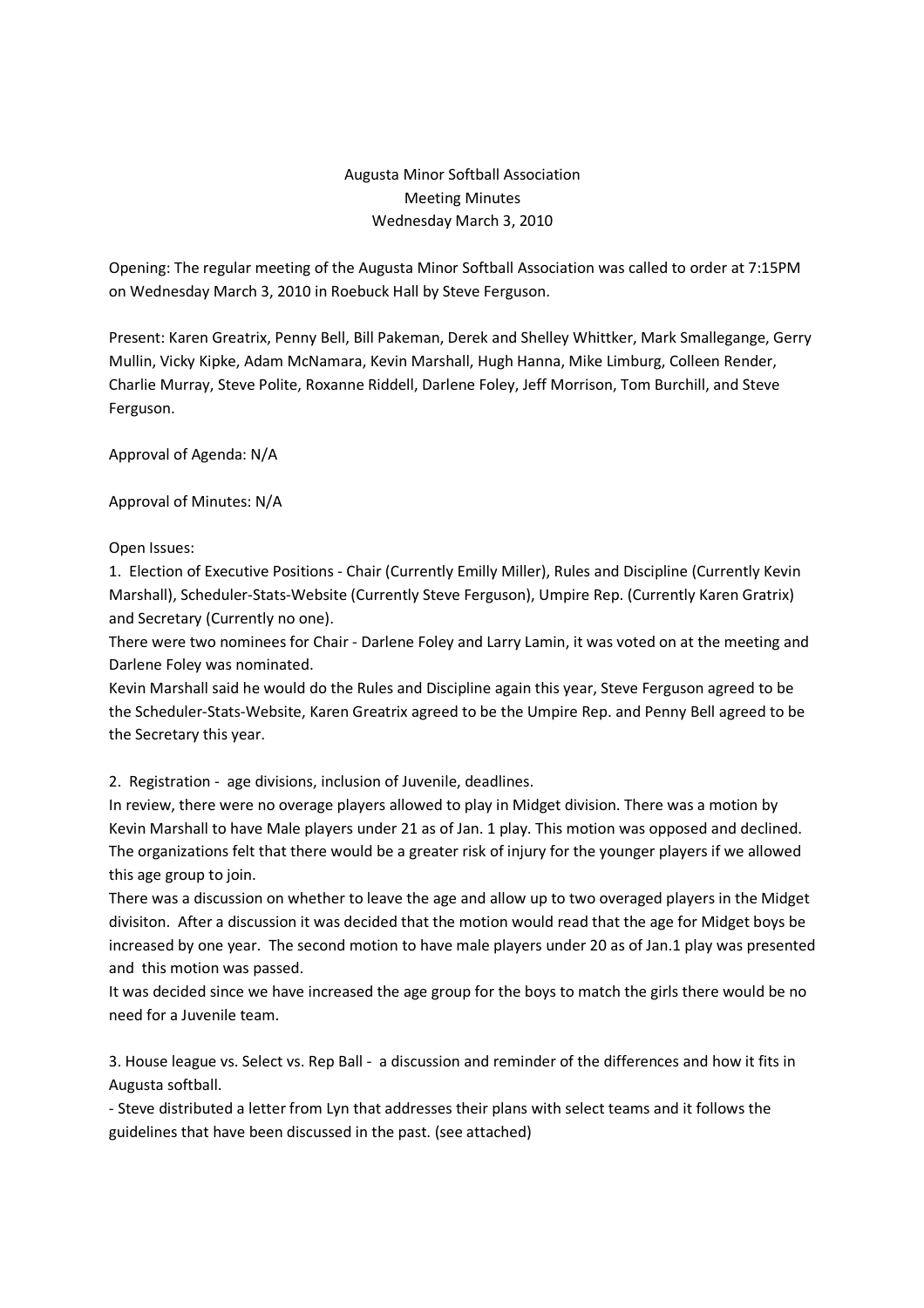- Website needs to be updated with guidelines for select ball. It was agreed upon that the players for Select or Rep ball has to be registered in a house league. The player's can play in any organized Select or Rep team of their choice. They do not have to be in their own house league rep team. For example, their house league may be Lyn but they can play on the Greenbush rep team.

- House League players are to register to play in the closest community offering softball
	- Grey areas do exist as we do not have boundary's in place
	- No soliciting of any type is to take place by reps or coaches to attract players from other areas to play on house league teams.
- Select Ball all organizations are free to organize select teams.
	- Players from all areas are invited to play if host teams desires
	- Every organization should have tryouts for these teams but again it is up to the host recreation.
- Rep Ball all players are welcome to play rep ball
	- Rep teams are not part of Augusta Softball and will need to request permission to play in Augusta.
	- Players that are on rep teams can play for their local house league teams.
	- Rep teams that draw players from other areas in August undermine the local house league teams and this should be considered when a team requests permission to play.
	- Some areas may have a rep team that is from players strictly within their recreation and these teams would be considered for inclusion into Augusta softball with some restrictions like play up a division.

4. Williamsburg (Shelley Whitteker) - requested to play in our league. It was motioned and accepted to have Williamsburg's Bantam Girls play in our league this year.

Domville requested permission to field a Peewee girls team in the league. Since Domville is part of the Augusta boundaries they did not need to be voted on.

5. Umpire Clinics in the area. Lyn will be hosting a Level 1 on April 24 at the Lyn Public School. For time and amount please contact Gloria bates-Hanna @ 613-342-4794. I have also attached list of other clinics in the area.

6. Umpire Concerns - Greg sent this email to Steve.

 All the rules, and disciplinary actions for the league need to be updated. This is necessary to reflect the current state of the sport, and to clarify the rules to more black and white standard. The last time an overhaul of the rules and disciplinary actions was completed was in 2004. Also, in view of past incidents, a disciplinary procedure needs to be addressed for the umpires. There should be an expectation from the associations and the league on the skill level desired, and the competence of each umpire, depending on the level of ball they are doing. When this is completed, the umpires can be addressed and advised of what your concerns are, and your expectations so everybody in on the same page.